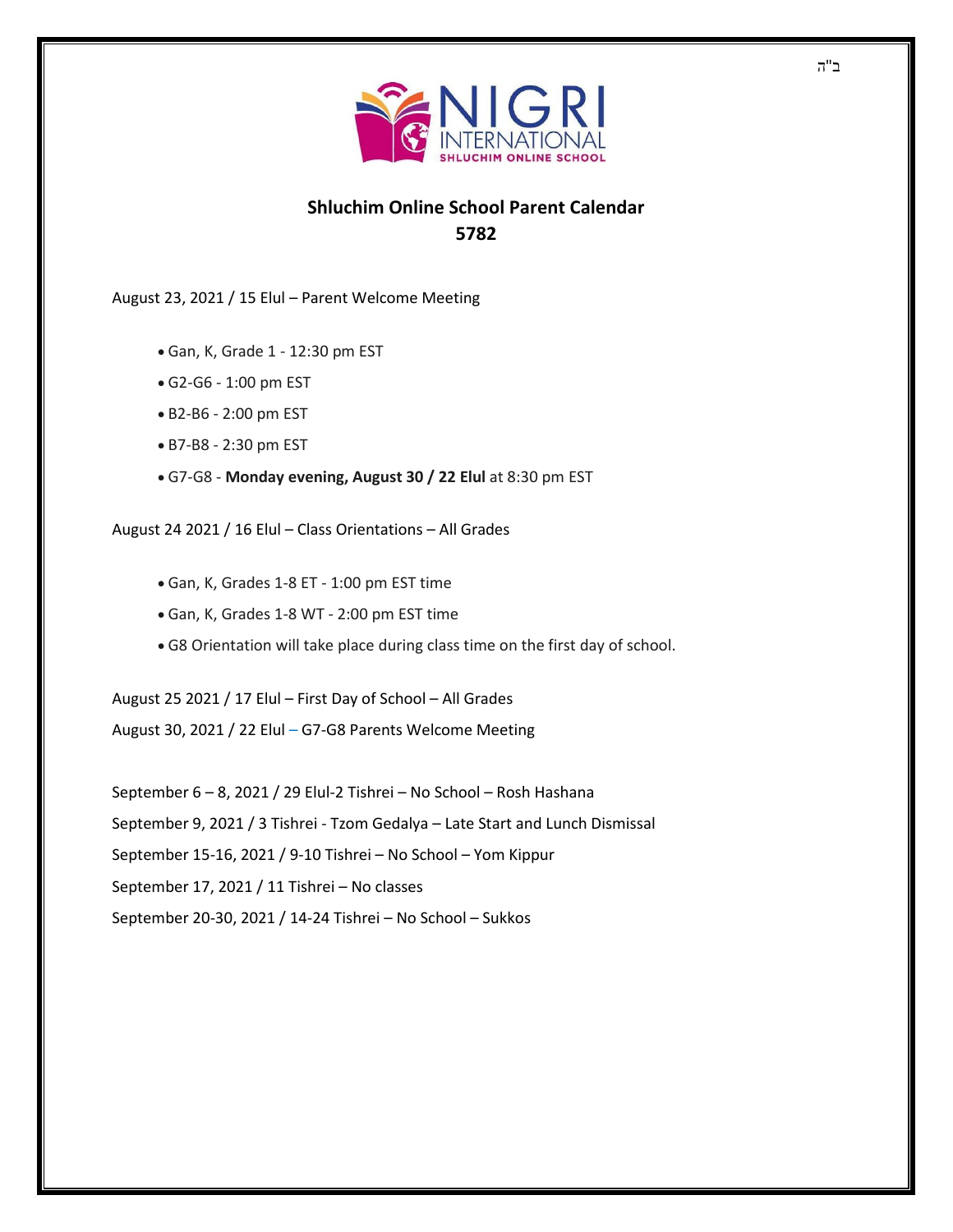October 1, 2021 / 25 Tishrei – School Resumes October 12, 2021 / 6 Cheshvan – Curriculum Night – B2-B8 October 13, 2021 / 7 Cheshvan – Curriculum Night – Kindergartens, First Grades, G2-G6

October 27, 2021 / 21 Cheshvan – **Boys Day of Celebration!**  October 27, 2021 / 21 Cheshvan – B2-B8 Lunch Dismissal Oct. 28 – Nov. 1 / 22-26 Cheshvan – Kinus Hashluchim – No School B2-B8

November 2, 2021 / 27 Cheshvan - School Resumes B2-B8 November 17 2021 / 13 Kislev – Parent Teacher Conferences – Kindergarten, First Grades, G2-G8 November 24, 2021 / 20 Kislev – Parent Teacher Conferences – B2-B8

December 2-6, 2021 / 28 Kislev-2 Teves-- No School – Chanukah Break December 7, 2021 / 3 Tevet – School Resumes December 20-29 2021 / 16-25 Teves - **Girls Winter Camp\***

January 19, 2022 / 17 Shevat – **Girls Day of Celebration!** January 19-24, 2022 / 17-22 Shevat – Kinus Hashluchos – No School Gan-First Grade, G2-G8 January 25, 2022 / 23 Shevat – School Resumes January 26 – February 3 / 24 Shevat – 2 Adar 1 – **Boys Winter Camp\***

February 22-23 / 21-22 Adar 1 – Teachers Professional Development Days– Early Dismissal

March 16, 2022 / 13 Adar – Taanis Esther – Lunch Dismissal March 17-18, 2022 / 14-15 Adar – Purim – No School